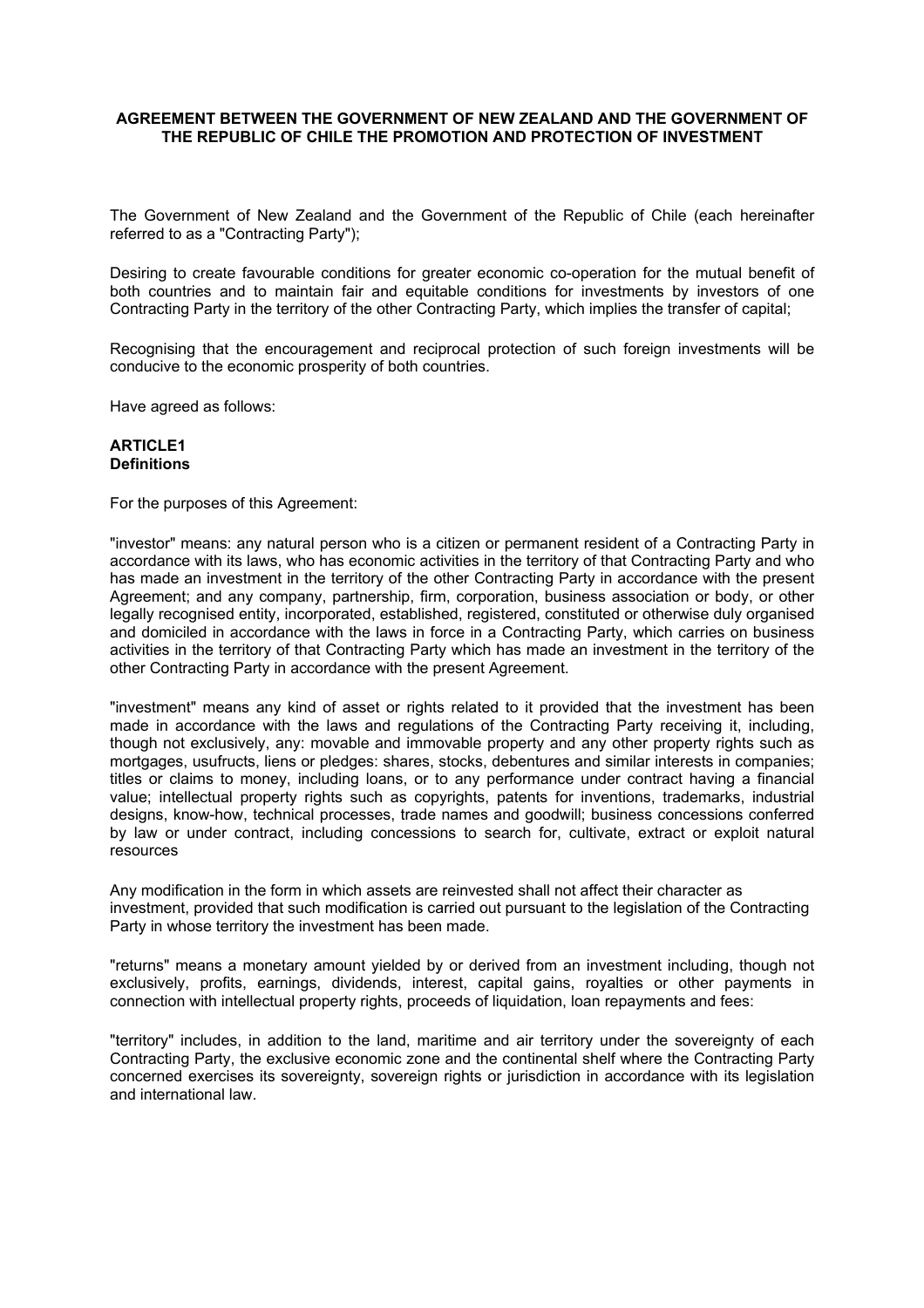### **ARTICLE2 Scope of Application**

The present Agreement shall apply to investments in the territory of one Contracting Party made in accordance with its laws, rules and regulations, prior to or after the entry into force of this Agreement, by investors of the other Contracting Party. It shall however not be applicable to differences or disputes arising out of measures taken by either Contracting Party prior to its entry into force or to disputes involving a Contracting Party directly related to events which occurred prior to its entry into force.

# **ARTICLE3**

# **Admission, Promotion and Protection of Investments**

Each Contracting Party shall, subject to its general policy in the field of foreign investments, encourage and create favourable conditions for investors of the other Contracting Party to make investments in its territory and, subject to its right to exercise powers conferred by its laws and regulations, shall admit such investments.

Each Contracting Party shall within its territory accord fair and equitable protection to investments made by investors of the other Contracting Party.

Each Contracting Party shall observe any obligations it may have entered into with regard to investments of investors of the other Contracting Party.

#### **ARTICLE 4 Treatment of Investments**

Each Contracting Party shall accord fair and equitable treatment to investments and returns made by investors of the other Contracting Party in its territory and shall not impair by unreasonable or discriminatory measures the management, use, enjoyment, sale and disposal of such investments.

Each Contracting Party shall in its territory accord to investments and returns of the investors of the other Contracting Party treatment which is no less favourable than that accorded to investments and returns of investors of any third country or, subject to its laws and regulations, than the treatment accorded to its own investors.

### **ARTICLE5 Transfer**

Each Contracting Party shall, in accordance with its laws and regulations, allow without unreasonable delay to the investors of the other Contracting Party the transfer abroad of capital and returns associated with an investment, on a non discriminatory basis and in a freely convertible currency, such payments including:

interest, dividends, profits and other returns; repayments of loans related to the investment; the proceeds of the partial or total sale of the investment; compensation for dispossession or loss described in Article 6 of this Agreement.

A transfer shall be deemed to have been made without unreasonable delay if carried out within such period as is normally required for the completion of transfer formalities. The said period shall start on the day on which the relevant request has been submitted in due form and may in no case exceed thirty days. Unless otherwise agreed by the investor, transfers shall be made at the market rate applicable on the date of transfer.

In the case of the Republic of Chile, the capital invested can only be transferred one year after it has entered the territory of that Contracting Party, unless its legislation provides for a more favourable treatment.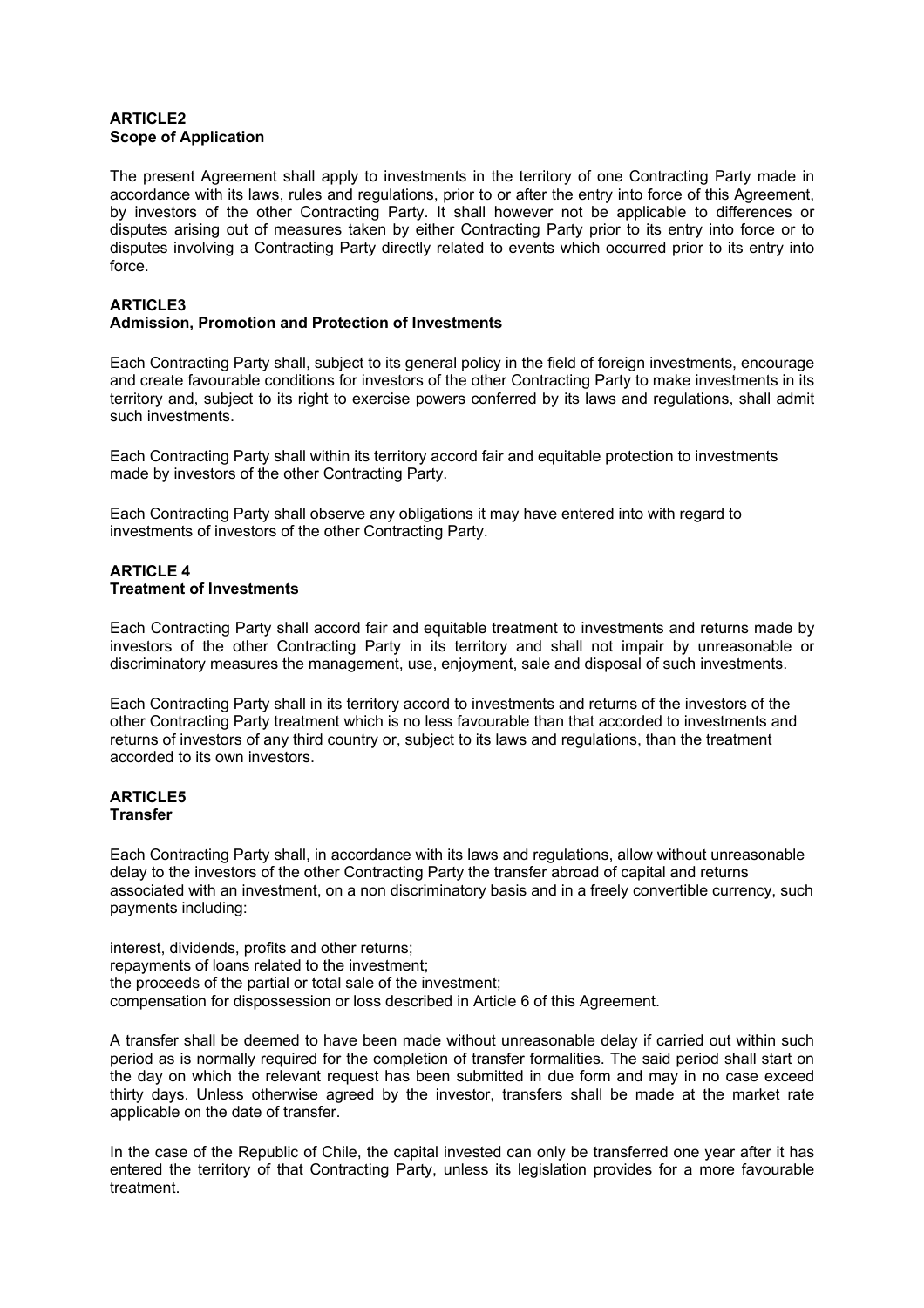#### **ARTICLE6 Expropriation and Compensation**

Neither Contracting Party shall take any measures of nationalisation or expropriation or any other measure having effect equivalent to nationalisation or expropriation (hereinafter referred to as "expropriation") against the investments of investors of the other Contracting Party in its territory unless the following conditions are complied with:

the measures are taken for a public purpose related to internal needs or national interest and under due process of law;

the measures are not discriminatory;

the measures are accompanied by provisions for the payment of prompt, adequate and effective compensation.

Such compensation shall be based on the market value of the investment immediately before the expropriation or before the impending expropriation became public knowledge, whichever is the earlier.

Where that value cannot be readily ascertained the compensation shall be determined in accordance with generally recognised principles of valuation and equitable principles taking into account the capital invested, depreciation, capital already repatriated, replacement value and other relevant factors. Compensation shall include interest at a normal commercial rate until the date of payment, shall be made without undue delay, be effectively realisable and be freely convertible. The investors affected shall have a right to review, under the law of the Contracting Party making the expropriation, by a judicial or other independent authority of that party, of the amount of compensation and the legality of any such expropriation, nationalisation or comparable measure.

The investors of one Contracting Party whose investments in the territory of the other Contracting Party have suffered losses due to war or any other armed conflict, revolution, state of emergency or rebellion, which took place in the territory of the other Contracting Party shall be accorded by the latter Contracting Party treatment, as regards restitution, indemnification, compensation or other settlement, no less favourable than that which the latter Contracting Party accords investors of any State or, subject to its laws and regulations, to its own investors.

### **ARTICLE7 Subrogation**

In the event that either Contracting Party (or any agency, institution, statutory body or corporation designated by it) as a result of an indemnity by virtue of a contract of insurance or any form of financial guarantee against non commercial risks it has given in respect of an investment or any part thereof, makes payment to its own investors in respect of any of their claims under this Agreement, the other Contracting Party acknowledges that the former Contracting Party, (or any agency, institution, statutory body or corporation designated by it) is entitled by virtue of subrogation to exercise the rights and assert the claims of the investors which it has indemnified. The subrogated right of claim shall no be greater than the original right or claim of the said investors.

Any payment made by one Contracting Party (or any agency, institution, statutory body or corporation designated by it)to its investors shall not affect the right of such investors to make their claims against the other Contracting Party in accordance with Article 10, in a case where the former Contracting Party elects not to exercise its subrogated rights or claims.

### **ARTICLE8 Exceptions**

The provisions of this Agreement shall not be construed so as to oblige one Contracting Party to extend to the investors of the other Contracting Party the benefit of any treatment, preference or privilege resulting from any customs union, economic union, free trade area or other form of regional economic organisation to which a Contracting Party belongs.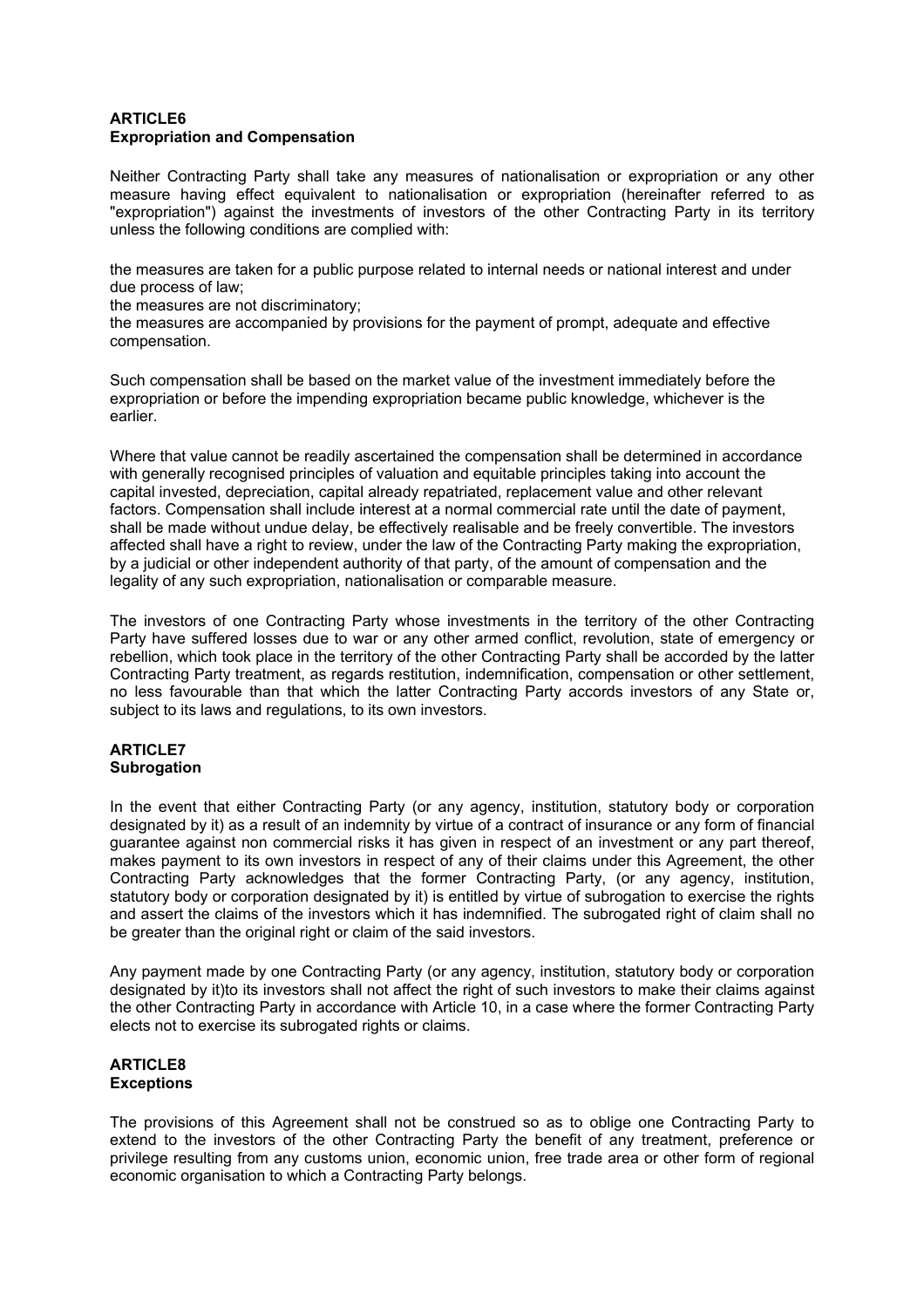The provisions of this Agreement shall not apply to matters of taxation in the territory of either Contracting Party. Such matters shall be governed by the domestic laws of each Contracting Party and the terms of any agreement relating to taxation, concluded between the Contracting Parties.

This Agreement shall not apply to Tokelau unless the Contracting Parties have exchanged notes agreeing to the terms on which this Agreement shall so apply.

#### **ARTICLE9**

#### **Consultation and Exchange of Information**

The Contracting Parties shall consult at the request of either of them on matters concerning the interpretation or application of this Agreement.

The Contracting Parties shall to the extent possible encourage exchanges of information on relevant investment matters. In particular, the Contracting Parties shall exchange information on cases under their investment laws, regulations and policies where the treatment applying to investments of other countries differs from that applying to their own investors.

### **ARTICLE10 Dispute between a Contracting Party And an Investor of the other Contracting Party**

Any dispute between a Contracting Party and an investor of the other Contracting Party shall, as far as possible, be settled amicably through negotiations between the parties to the dispute.

If these negotiations do not result in a solution within six months from the date of request for negotiations, the investor may submit the dispute either:

to the competent court or tribunal of the Contracting Party in whose territory the investment was made: or to international arbitration.

In the latter event the investor has the choice between: the International Centre for Settlement of Investment Disputes (ICSID), created by the Convention for the Settlement of Investment Disputes between States and Nationals of other States, opened for signature at Washington on 18 March 1965; or an ad hoc Arbitral Tribunal established under the Arbitration Rules of the United Nations Commission on International Trade Law as then in force, if both parties agree. Once the investor has submitted the dispute to the competent court or tribunal of the Contracting Party in whose territory the investment was made or to international arbitration, the election of one or the other procedure will be final.

The decision of the competent court or tribunal, or of the Arbitral Tribunal, as the case may be, shall be final and binding on both parties.

Once a dispute has been submitted to the competent court or tribunal of the Contracting Party concerned or to international arbitration in accordance with this Article, neither Contracting Party shall give diplomatic protection in respect of the dispute or bring the dispute as an international claim unless the other Contracting Party has failed to abide by or comply with any judgement, award, order or other determination made by the competent international or local tribunal in question.

The provisions of this Article shall not apply if, in respect of the same dispute, an investor benefits from the diplomatic protection of a State which is not a Contracting Party to the present Agreement.

For the purposes of paragraphs (4) and (5) of this Article, diplomatic protection shall not include informal diplomatic exchanges for the sole purpose of facilitating settlement of the dispute.